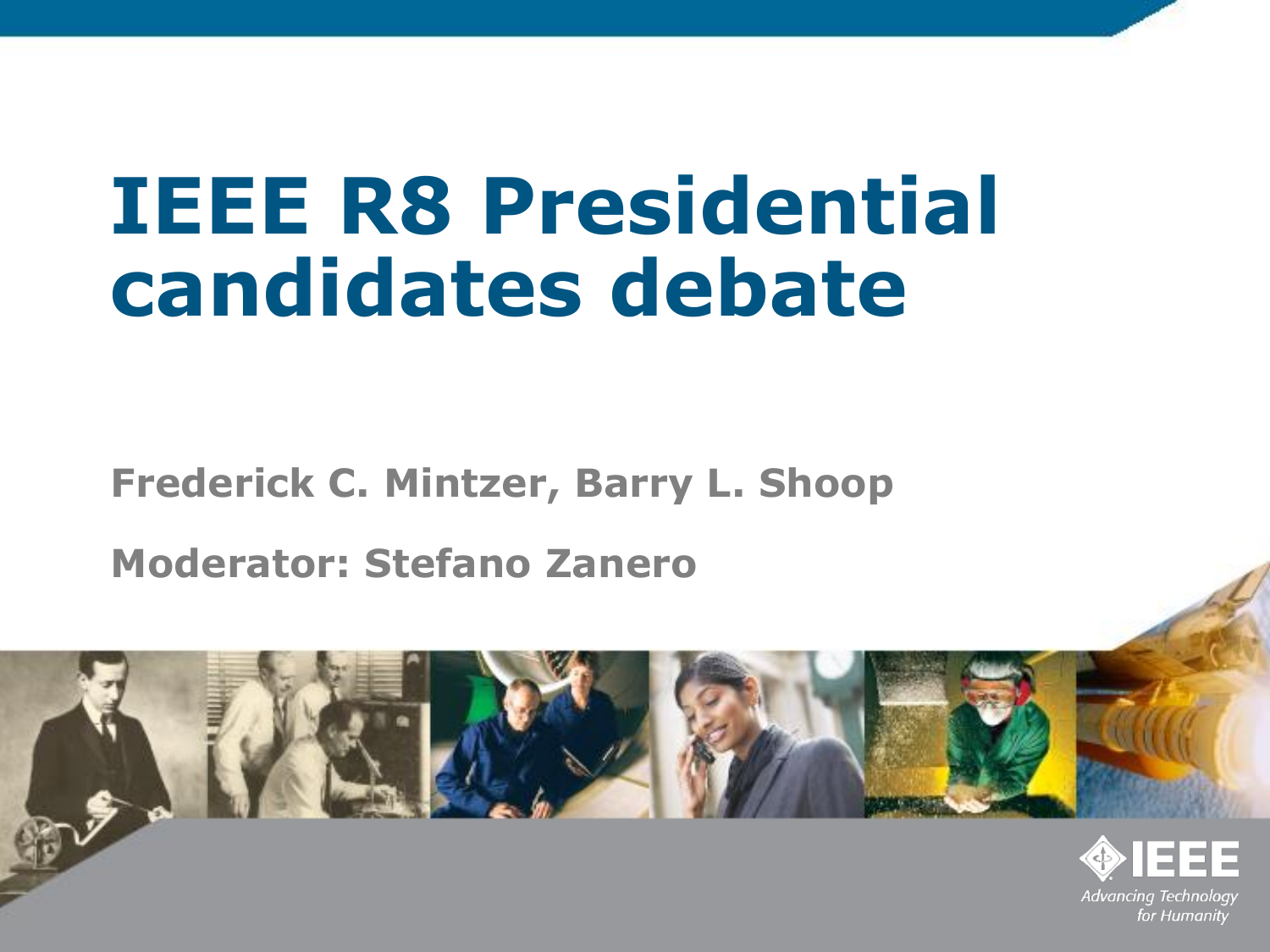#### **The rules**

\*

- •Questions collected via Google Forms until... yesterday
- •8 minutes intro per candidate with slides •10 questions, with 1 minute answer per candidate (strictly enforced!)
- •A series of fast answer questions, until our time is up!
- •We will extract the FIRST candidate to deliver his intro. Then he will also be the FIRST to answer the FIRST question. After that they will alternate.

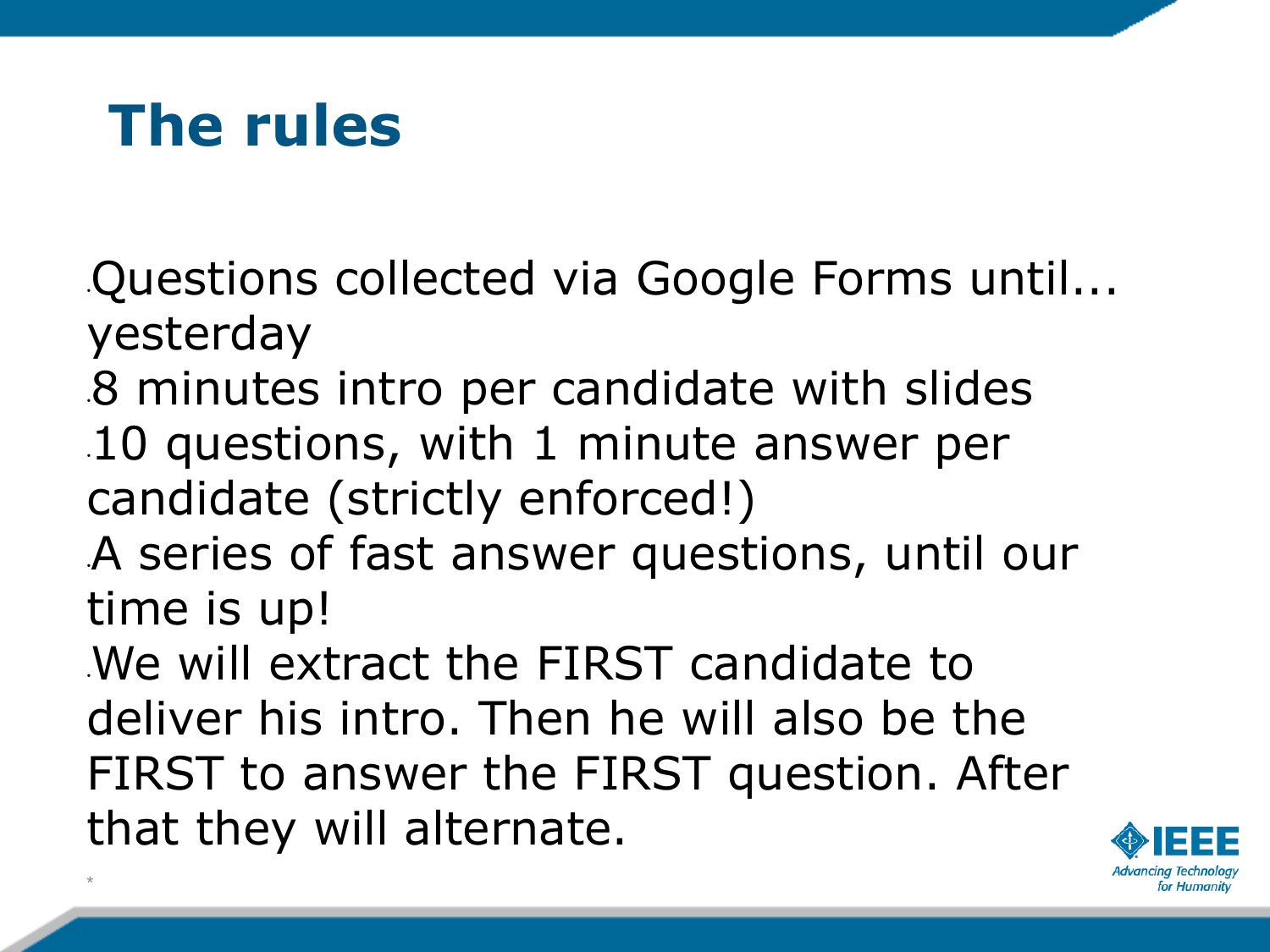## **Candidate addresses**

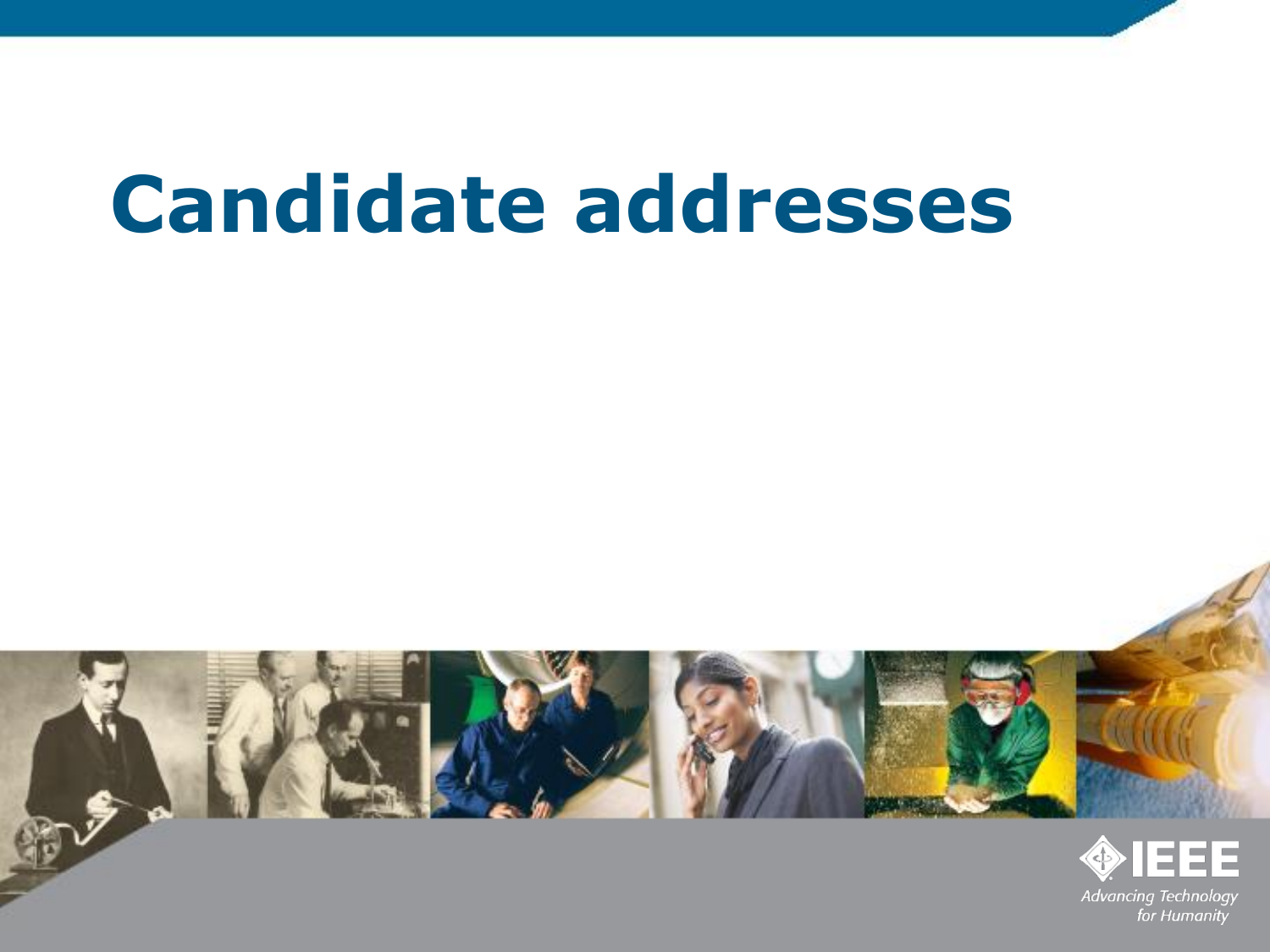# **Tell us in one minute...**

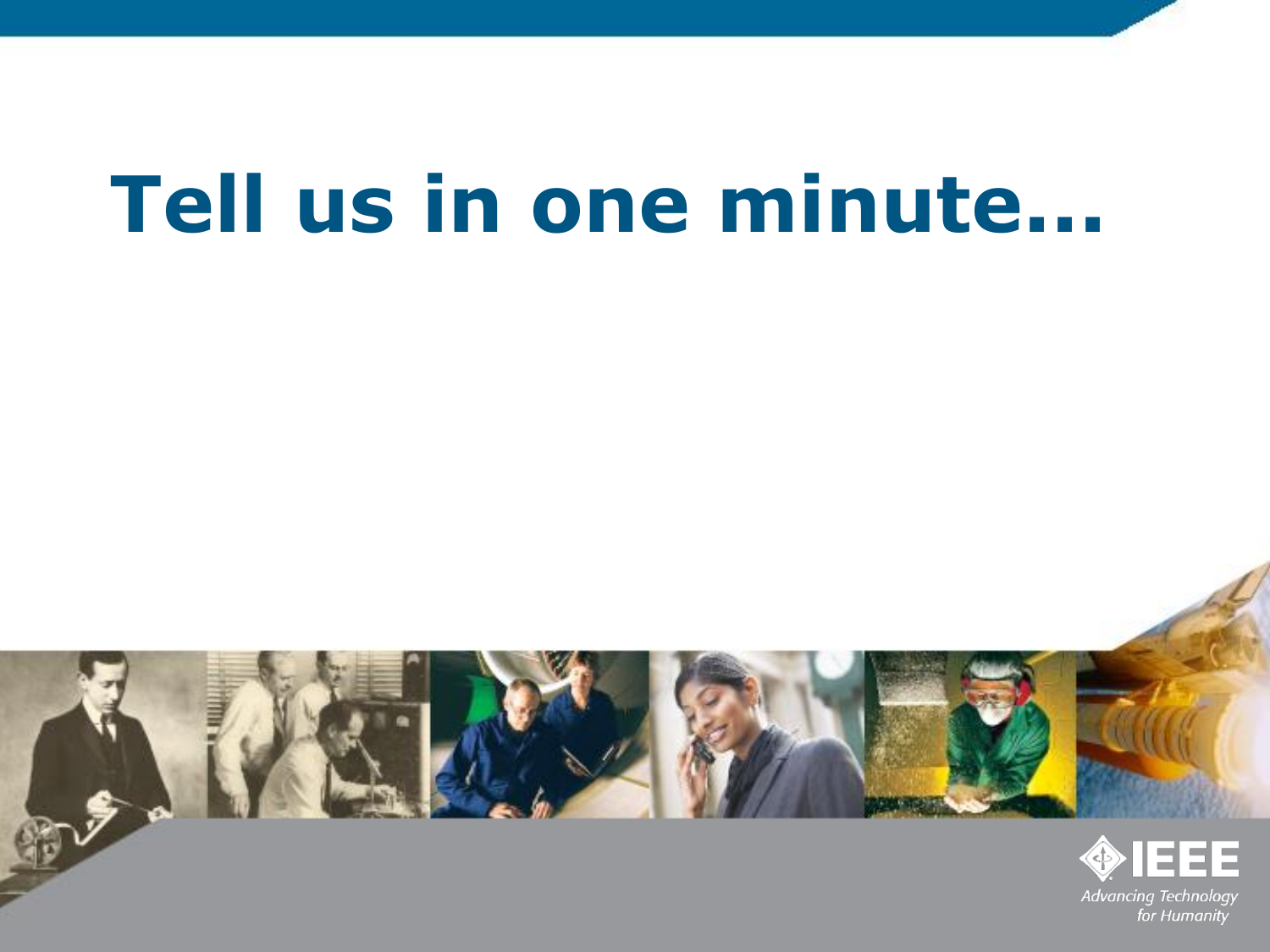# **... on the IEEE ...**

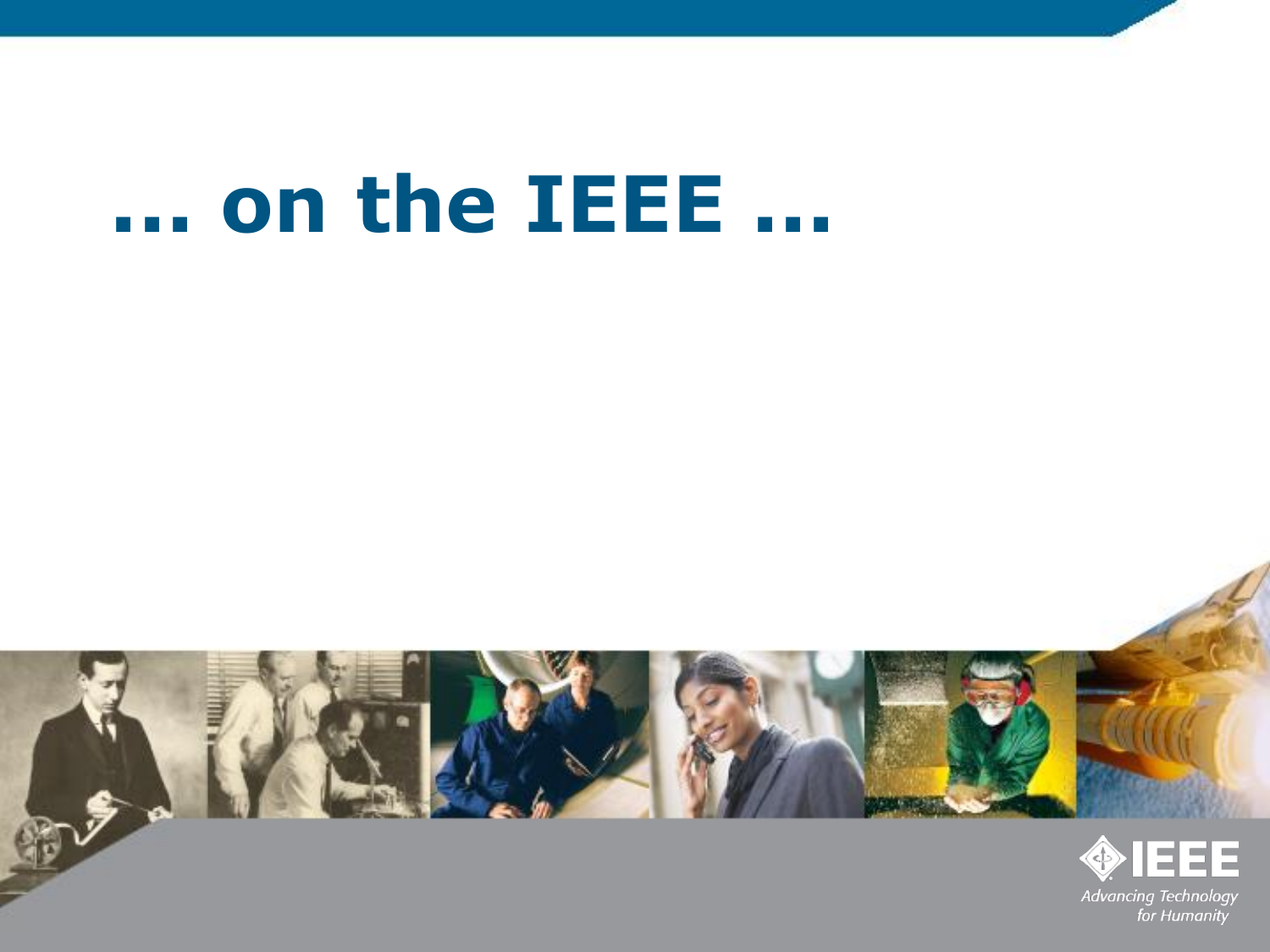#### **Question**

\*

There is a spreading perception in the research community that IEEE is more akin to a for-profit publisher than a nonprofit, member driven organization (e.g. the global staffing exceeds 1000 FTE, while only a 100 or so are dedicated to member services). Do you agree this is a real problem, or at least a perception problem? How do you plan to address this?

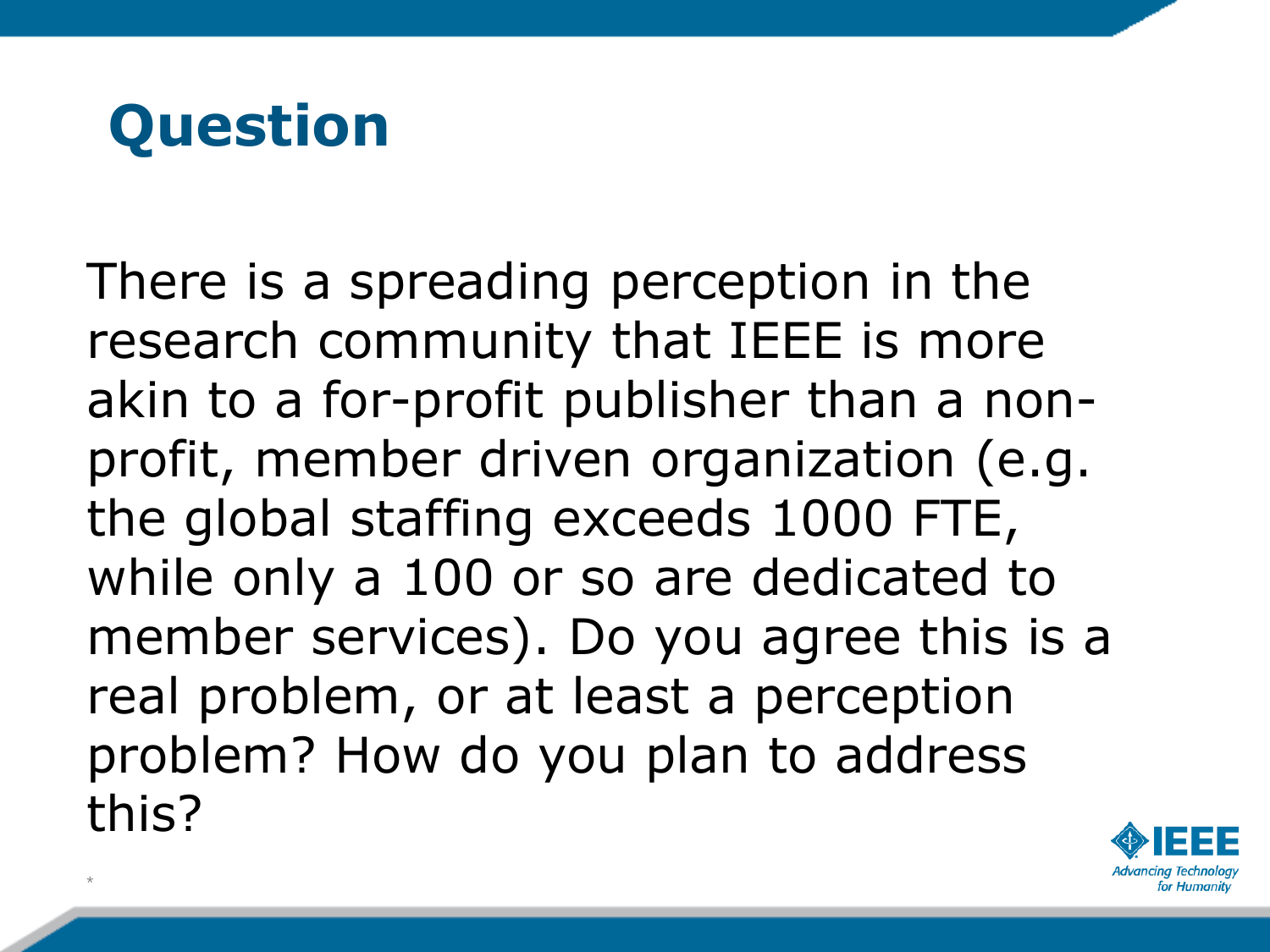

How would you explain the importance and rising capability of engineering to the general public, calling for wider political and societal support of our field?

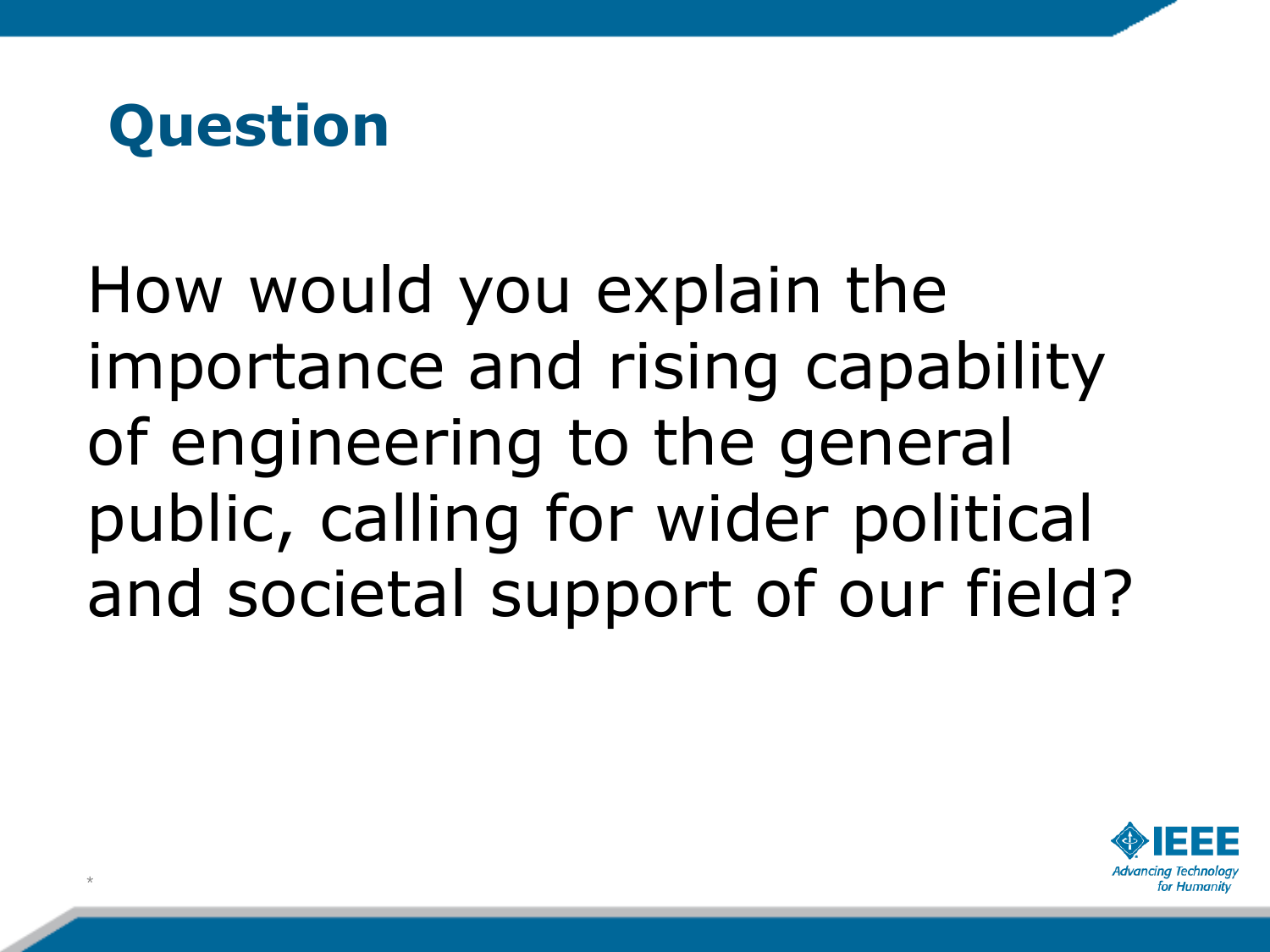#### **Question**

\*

IEEE's Pre-University education activities are key to encourage youth to follow a career path in Engineering and Science. Pre-University activities comprised two out of five recommendations at last SC. What are your plans for expanding the role of Pre-University Education in IEEE and how do you plan to implement them?

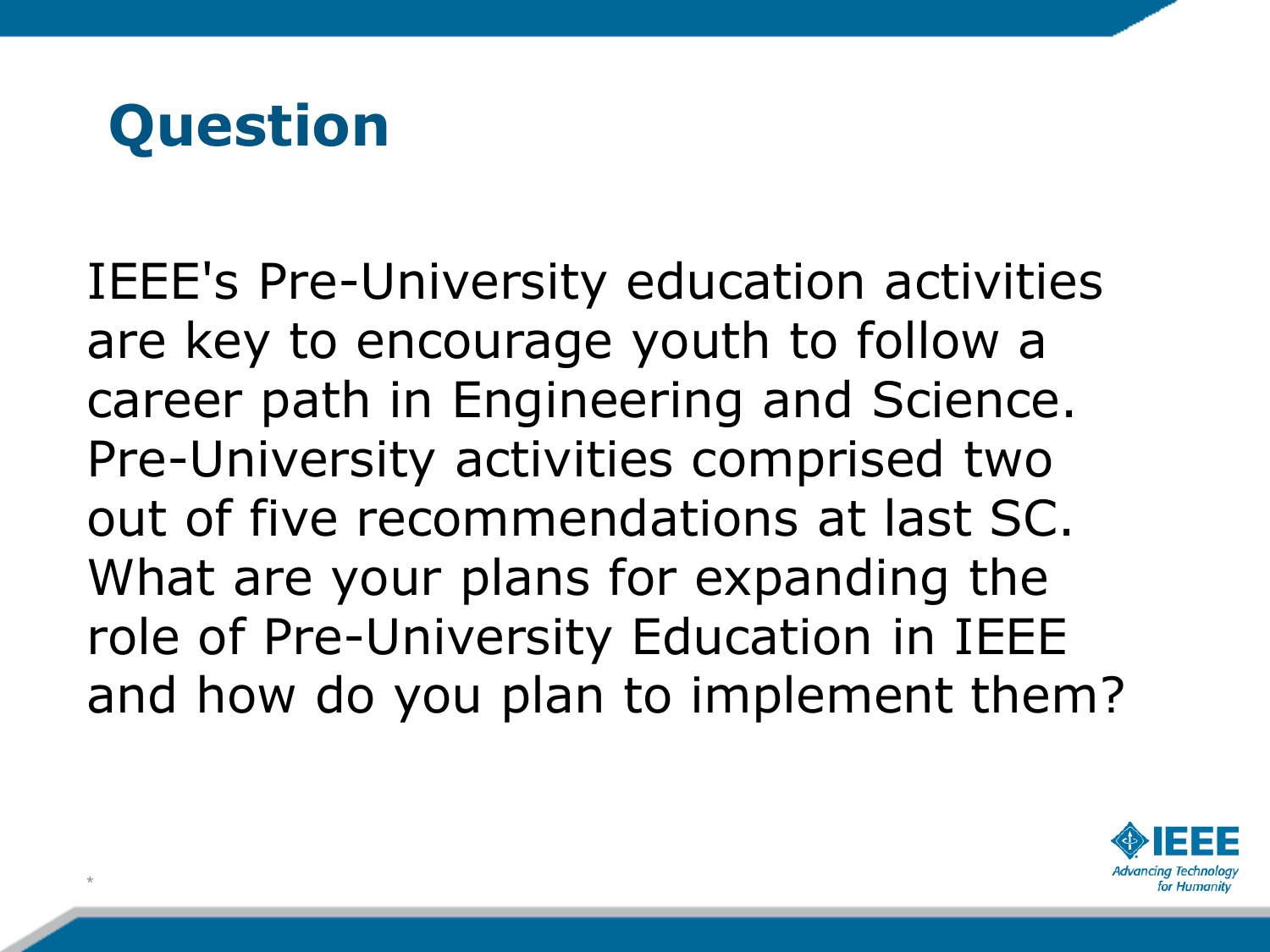

What strategy will you follow to deal with the "open access" challenge (e.g. the EU H2020 program mandates open access to publications)? Do you feel that printed publications, and/or paywall archives, will continue to be a viable strategy for IEEE?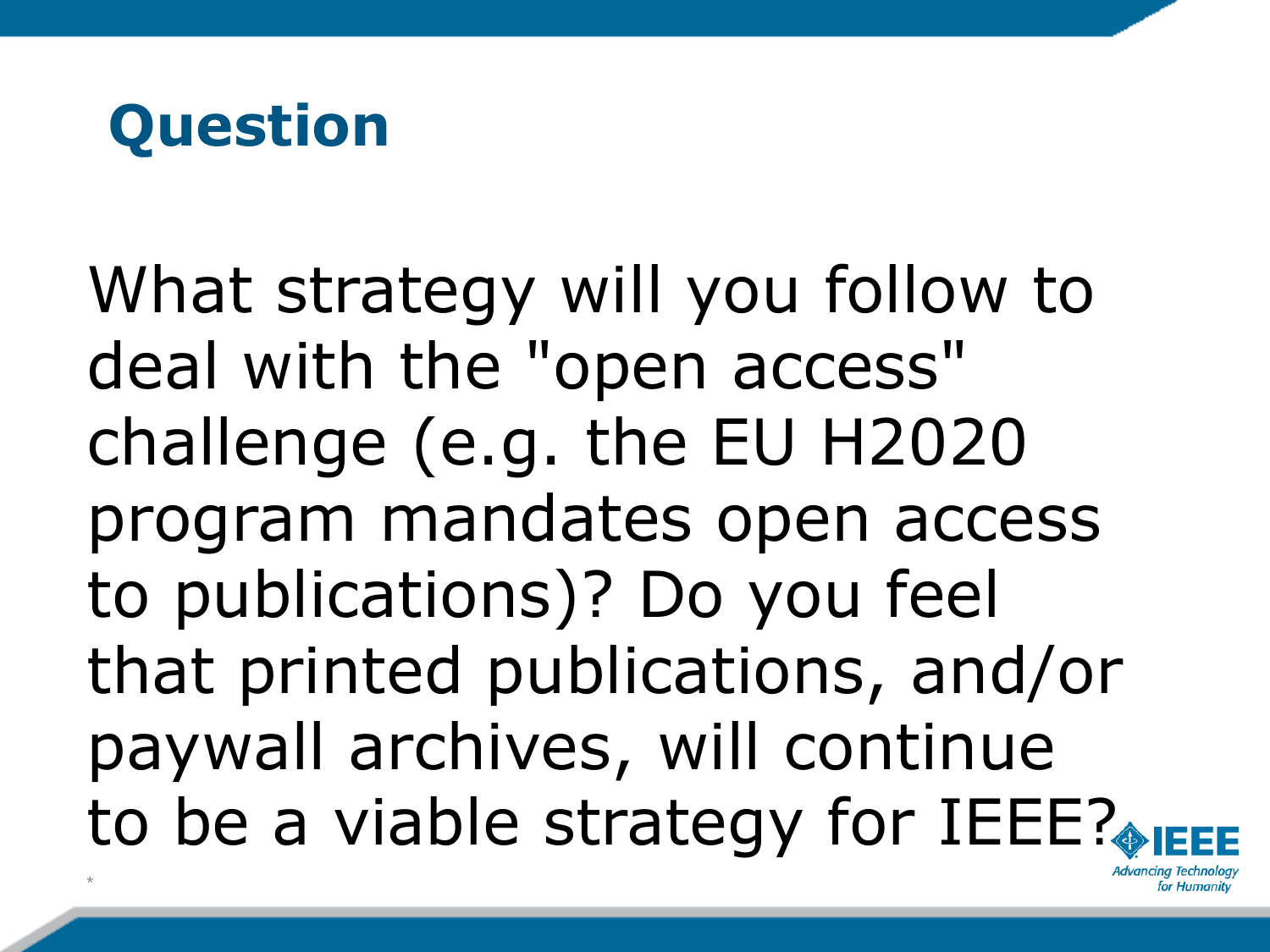

### What are you going to do to make the IEEE bureaucracy more member-friendly?

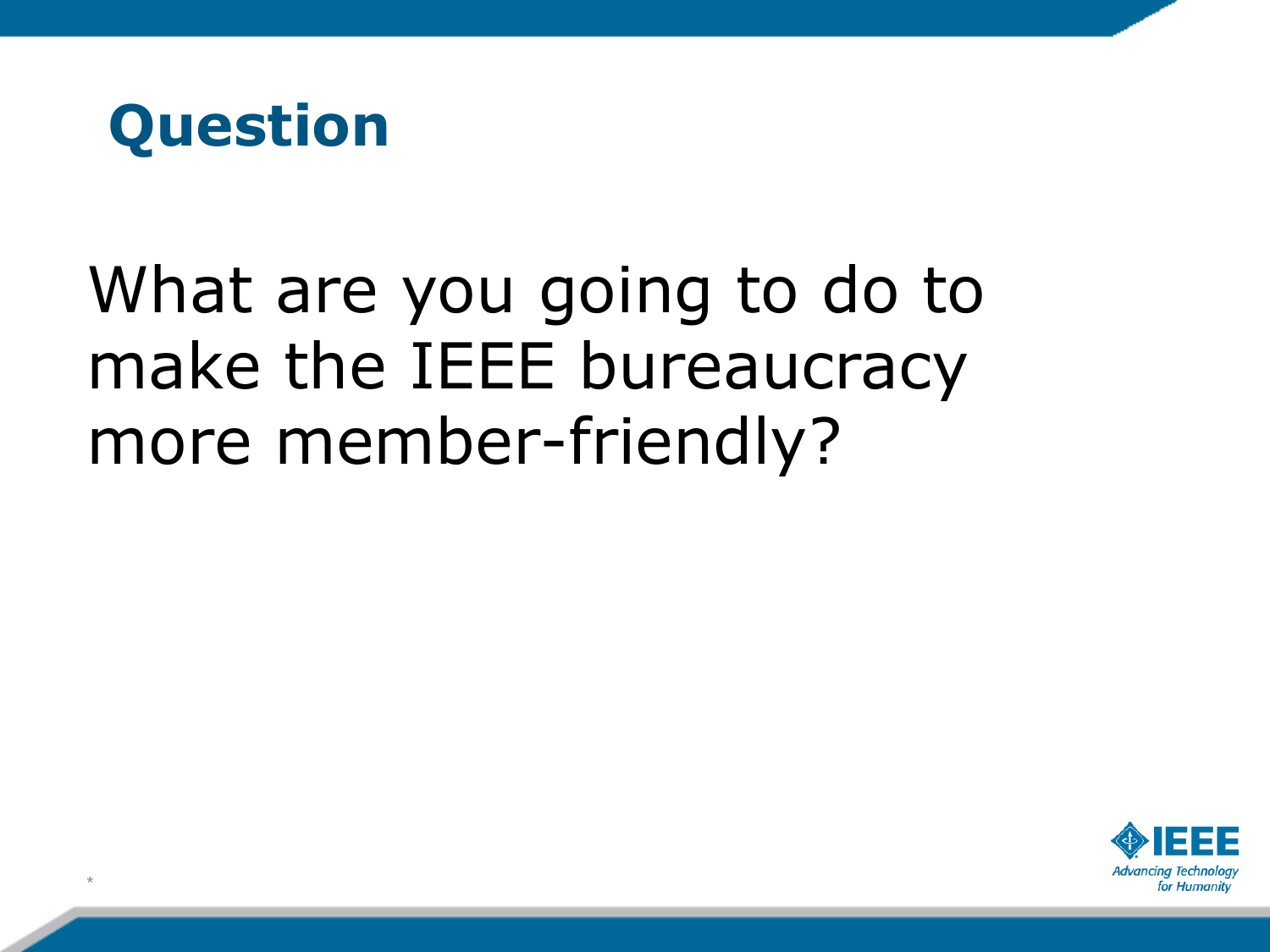

### What do the Young Professionals mean to you? How are you going to enhance their role in IEEE?

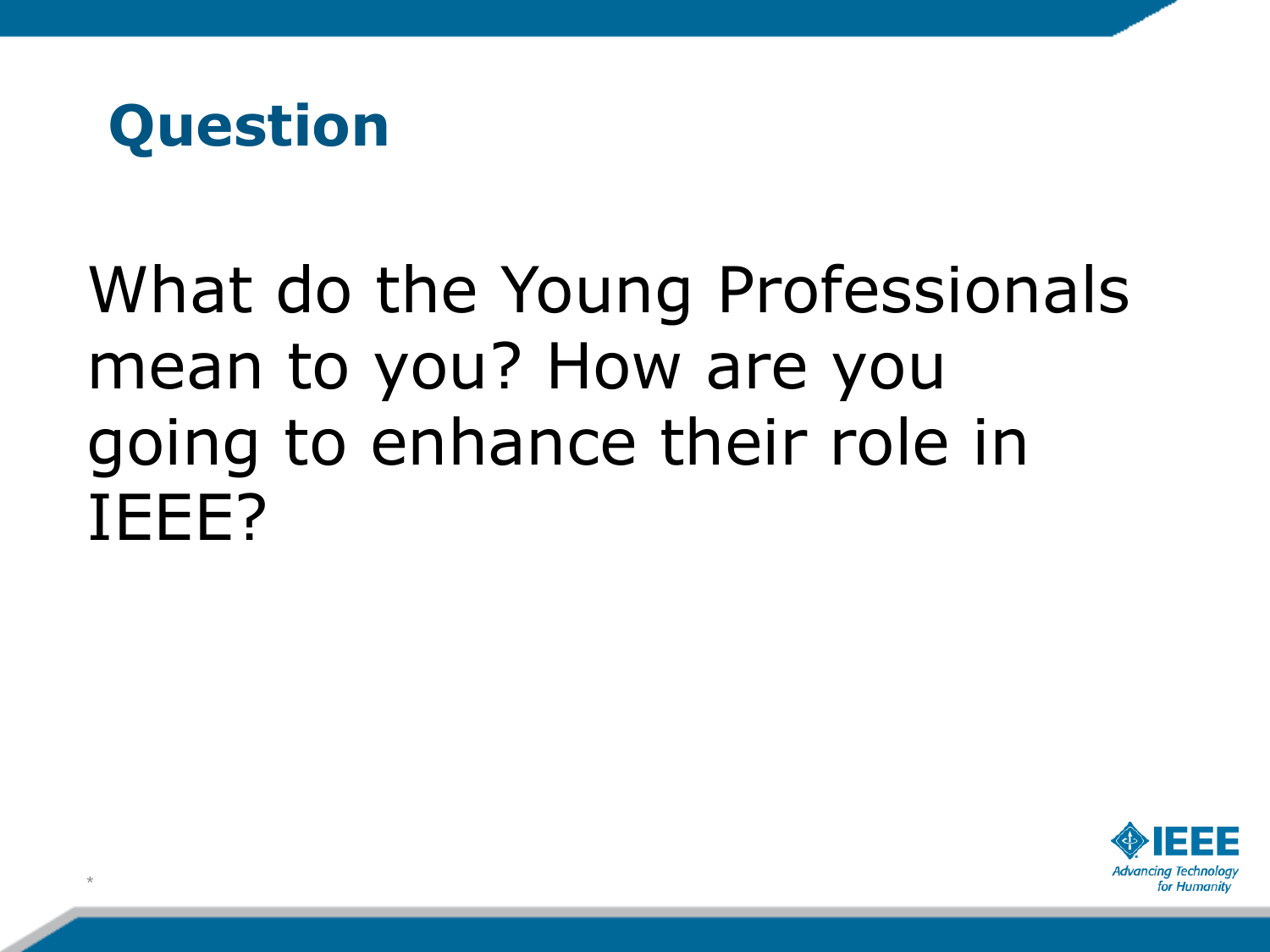## **... on our Region ...**

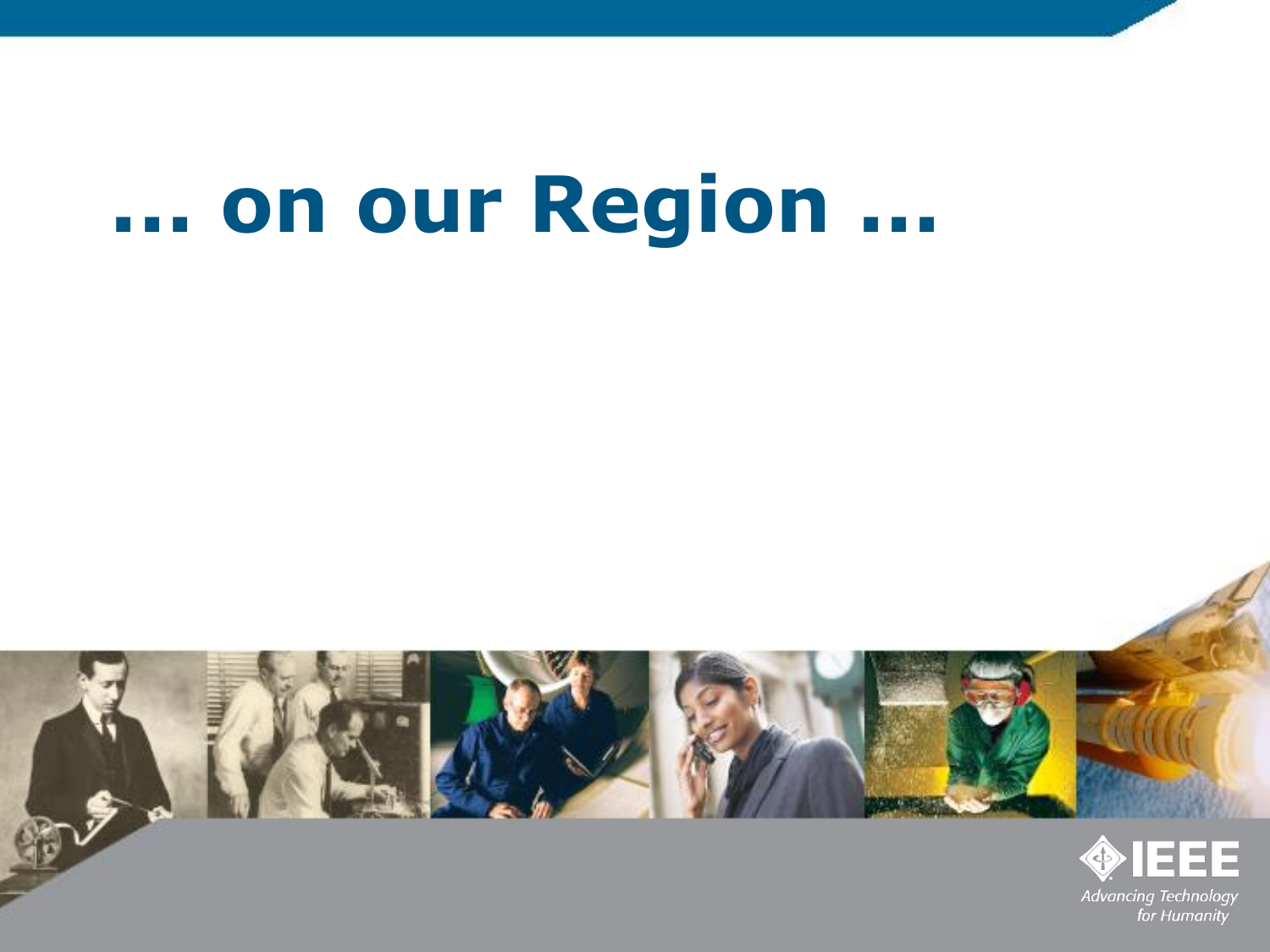

In many R8 countries there are issues with registration of the association, compliance with local laws, in some cases economic barriers to fund transfers. How do you plan to address this? What is the plan with "IEEE Worldwide" and how does it impact R8?

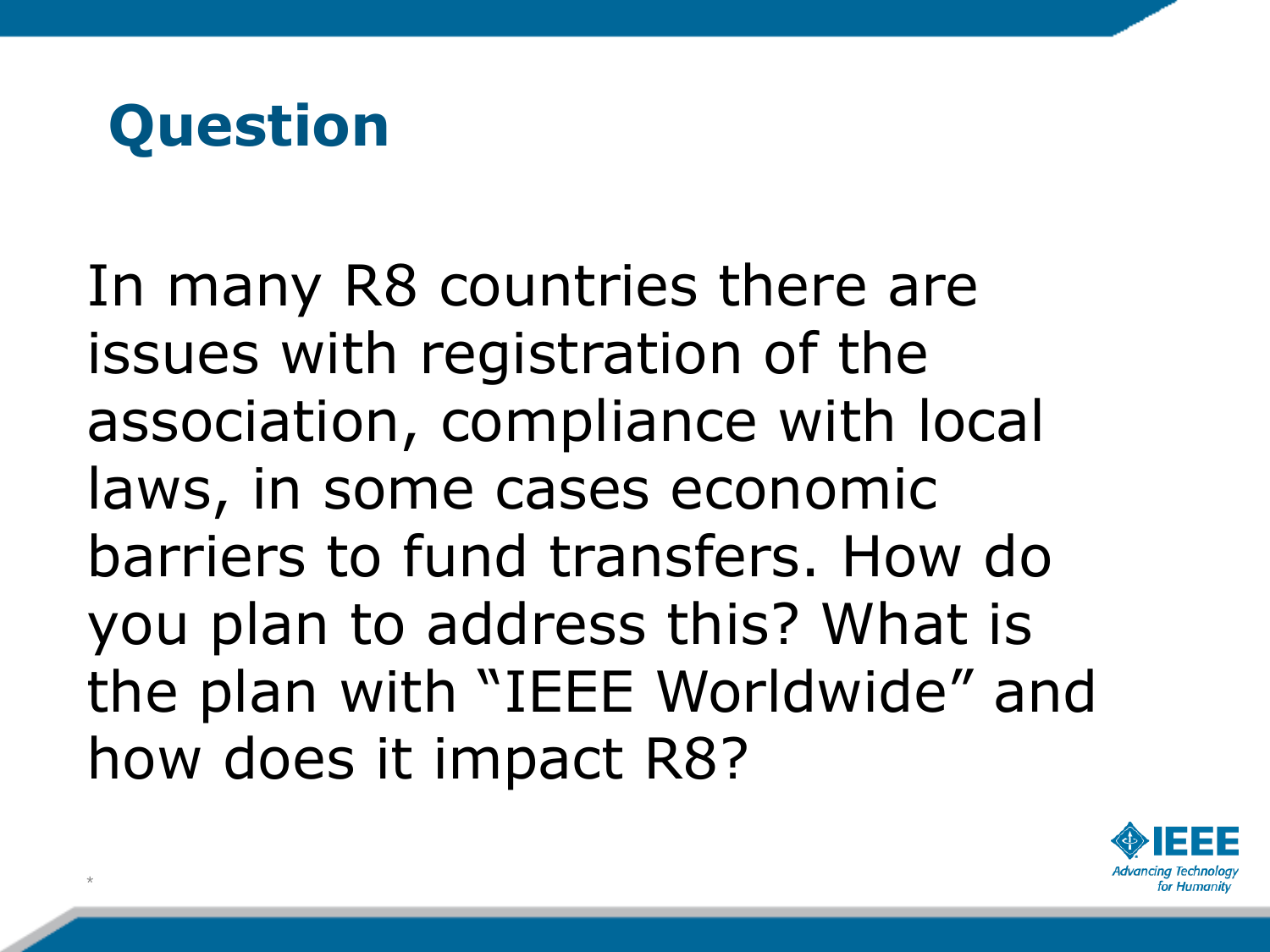#### **Question**

\*

Many membership benefits are available only to some regions (1-7, mostly). What are you going to do about this, keeping in mind current membership statistics and the development trend (R9/R10) in mind?

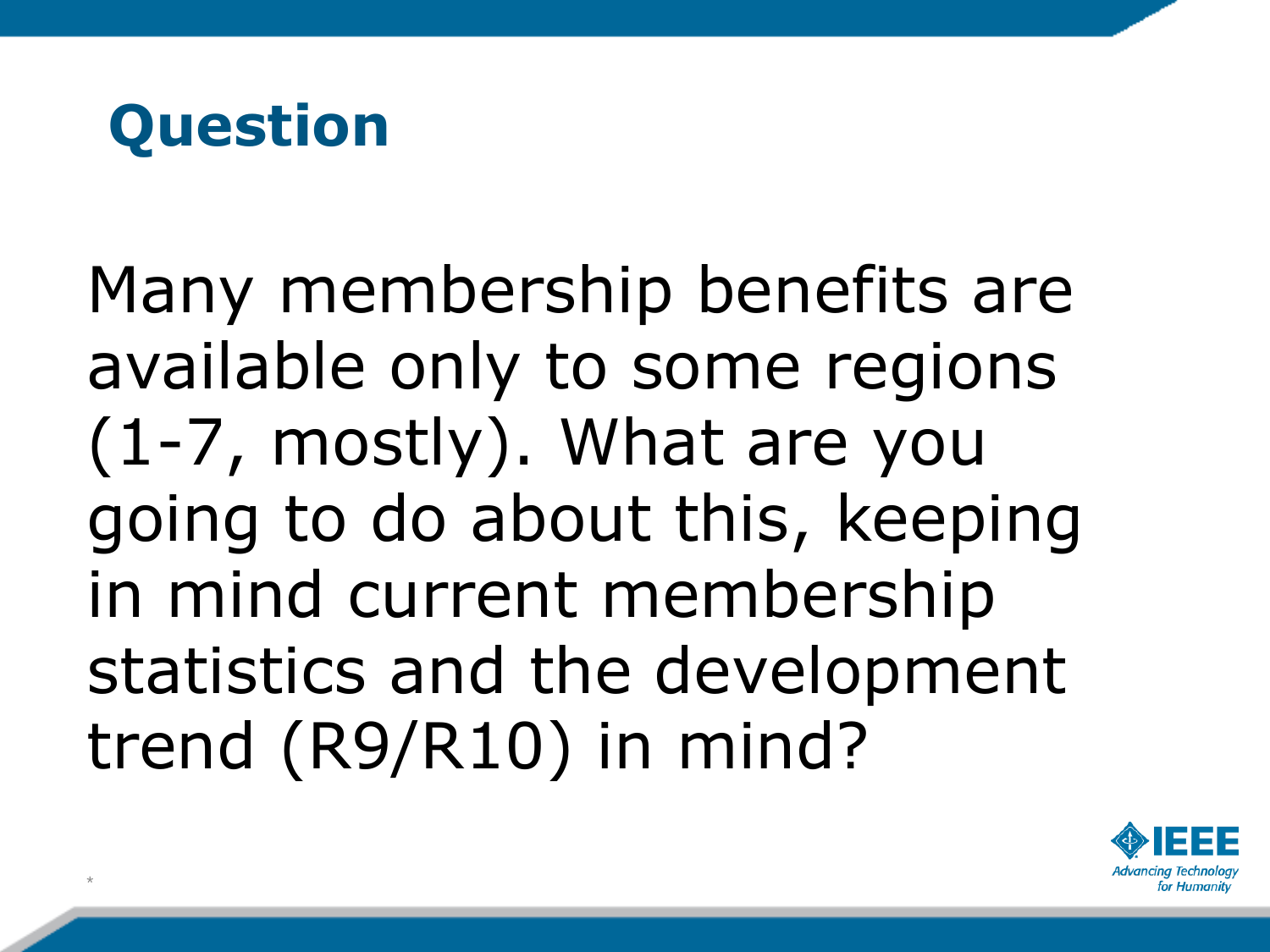#### **Question**

\*

Nowadays more than 50% of the members are from outside the USA. The Board of Directors now consists of 33 members. From them only 10 are from outside the USA (30%). Do you think that this should be corrected and how?

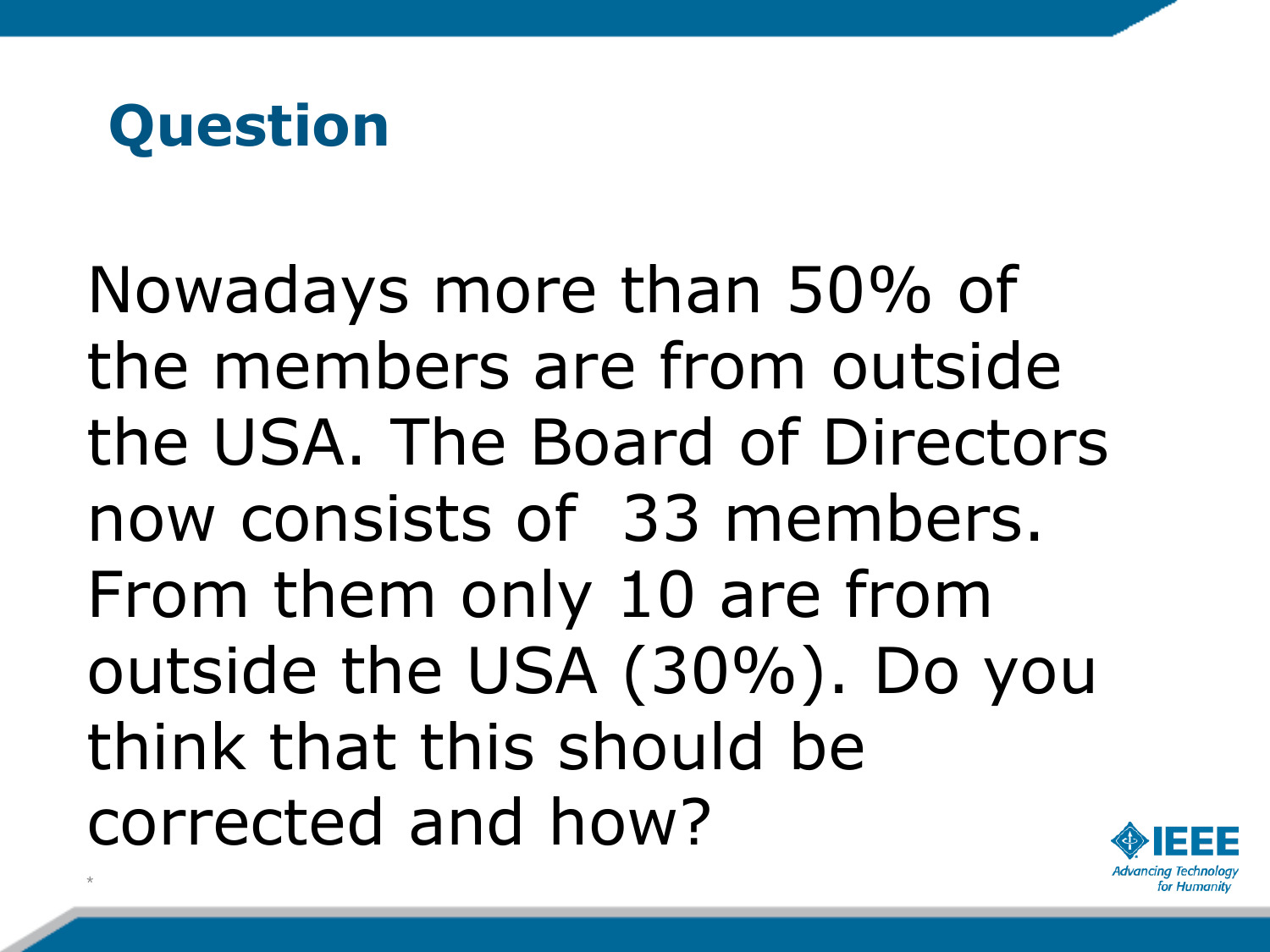

Students are the future of the IEEE. What should be done to encourage the formation of more Student Branches at universities throughout the Sections of Region 8?

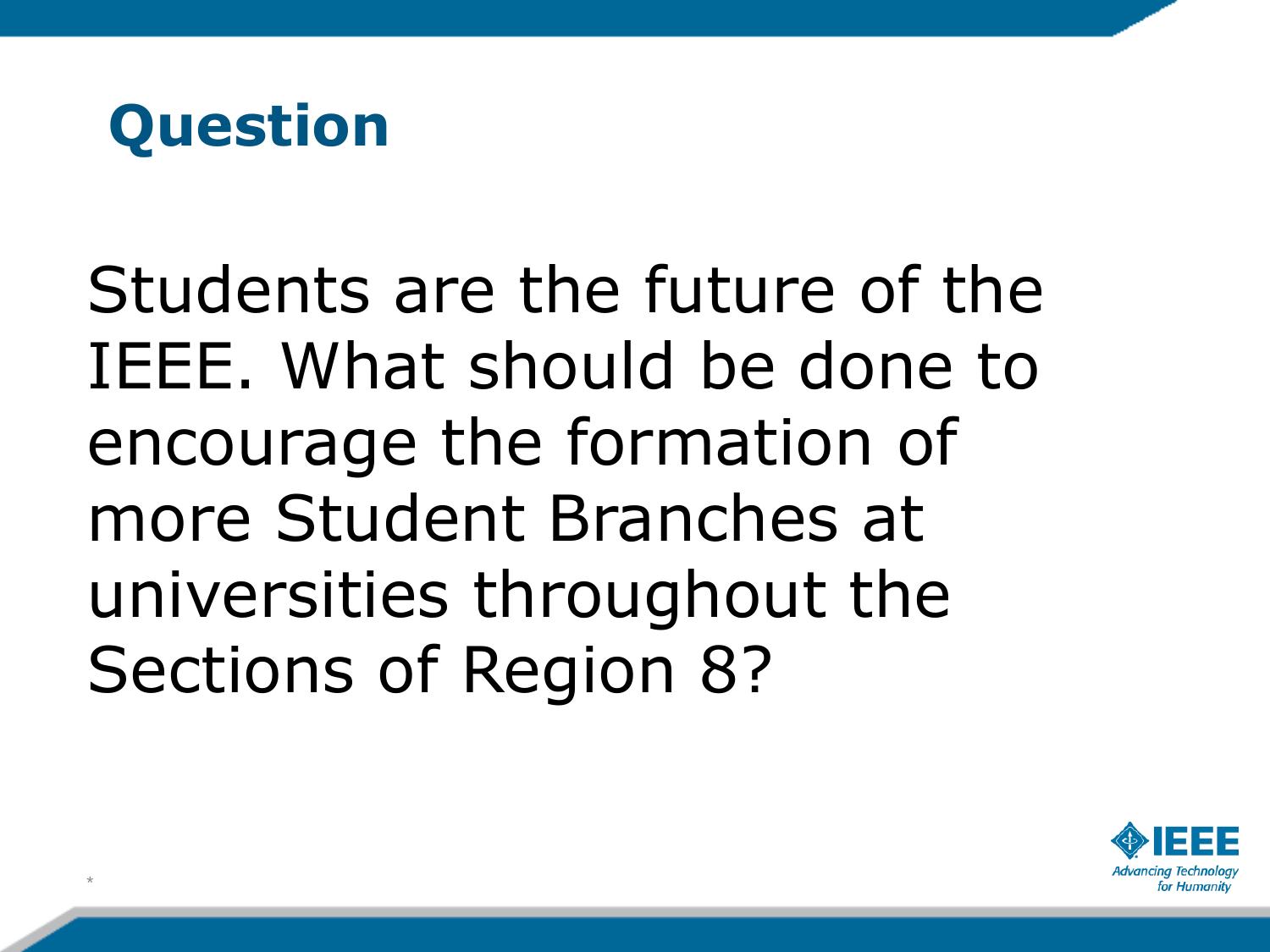## **And now... fast answers!**

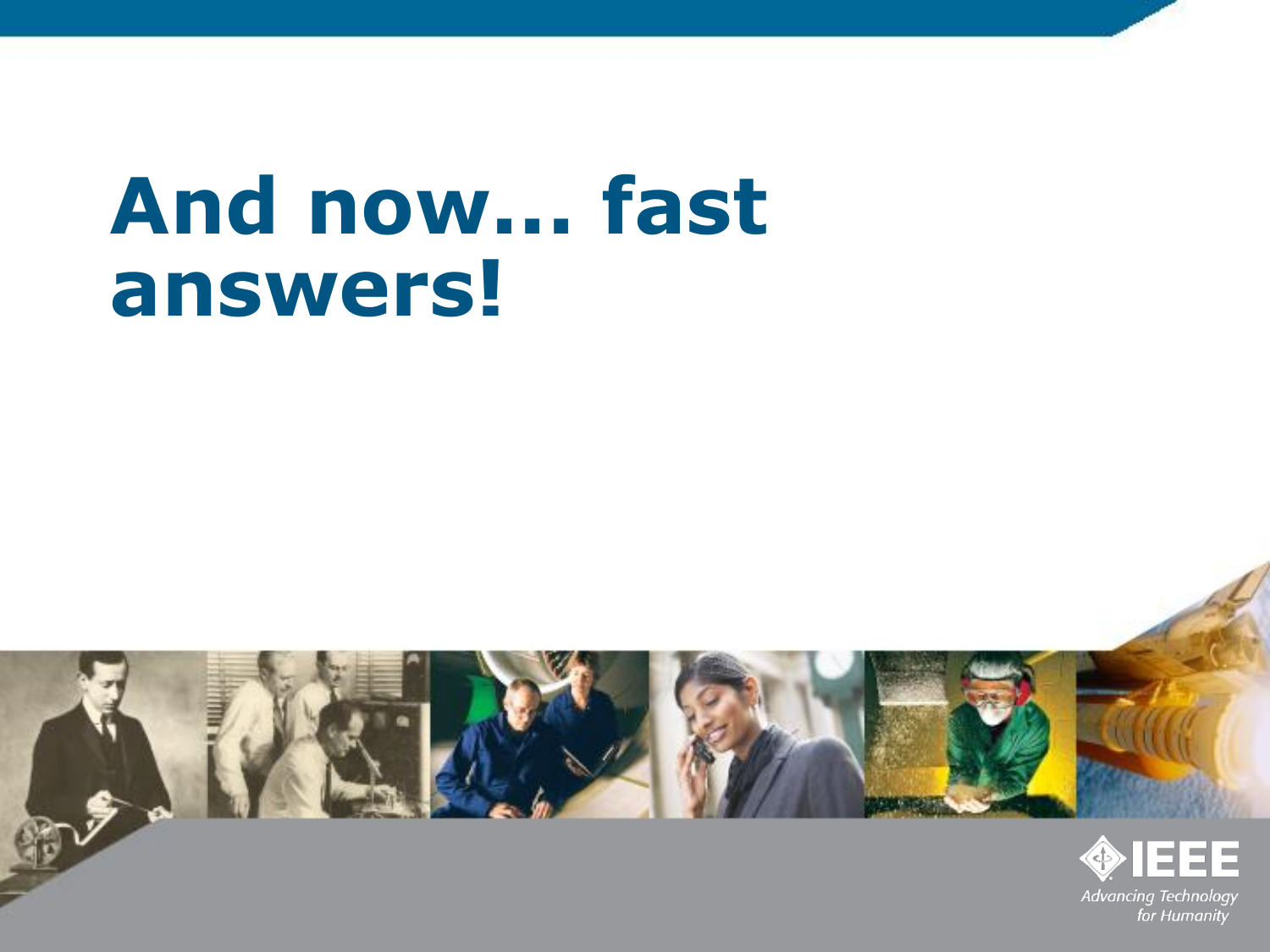

## Are you aware of IEEE branding rules enough to realize that this presentation follows the old scheme?

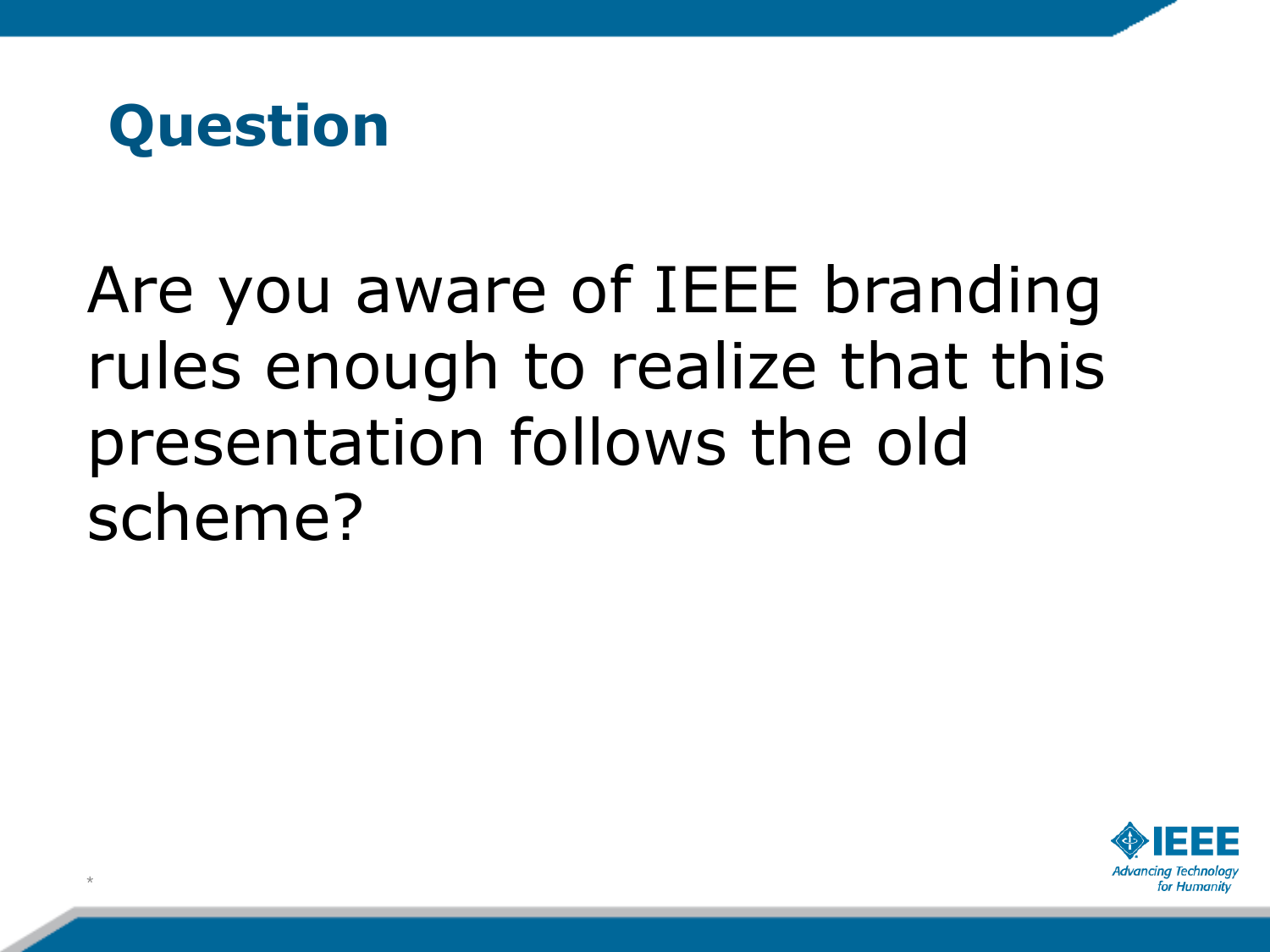

### Which color would you associate with your opponent?

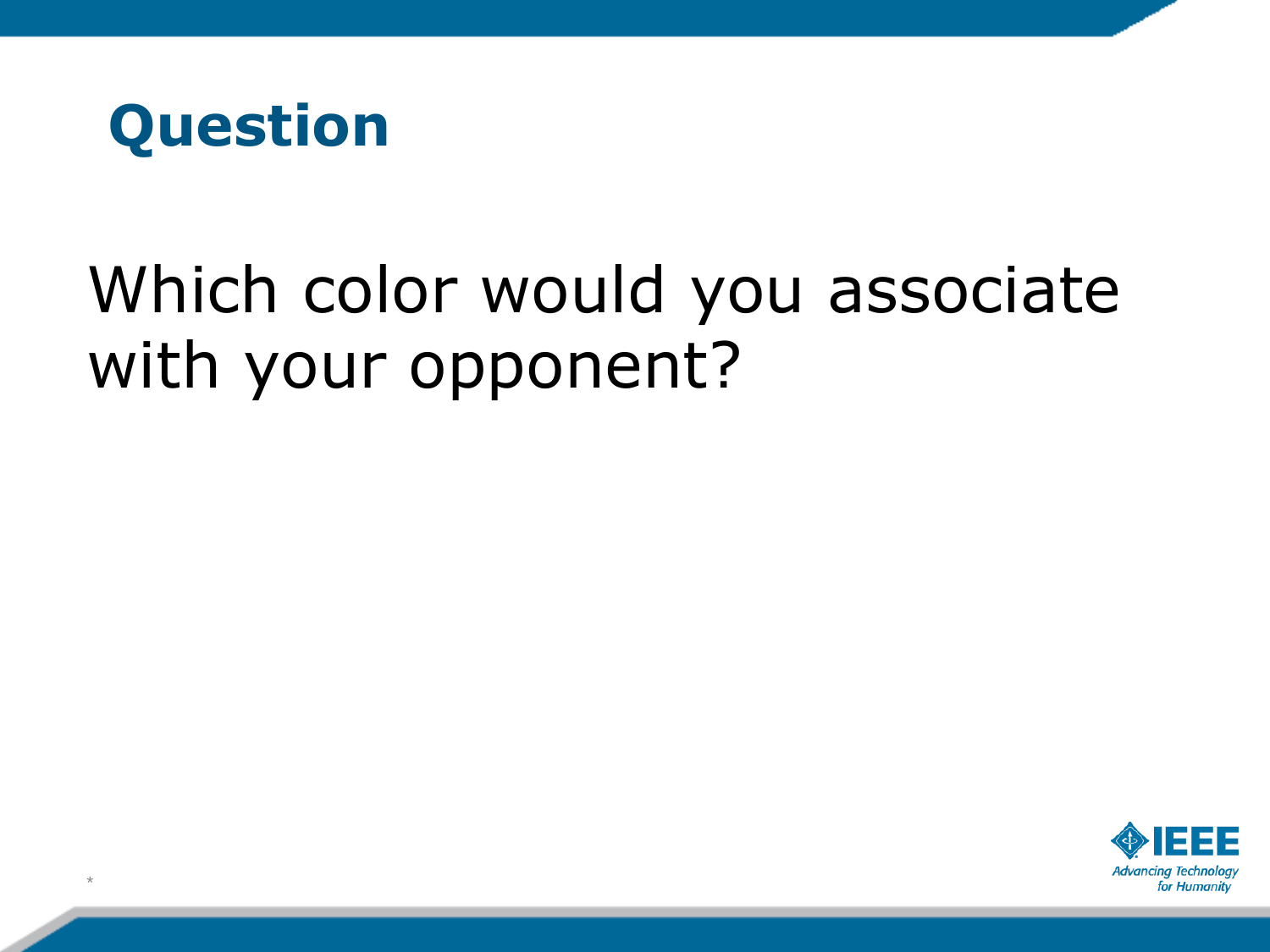

## In what language did you code the last time you coded something?

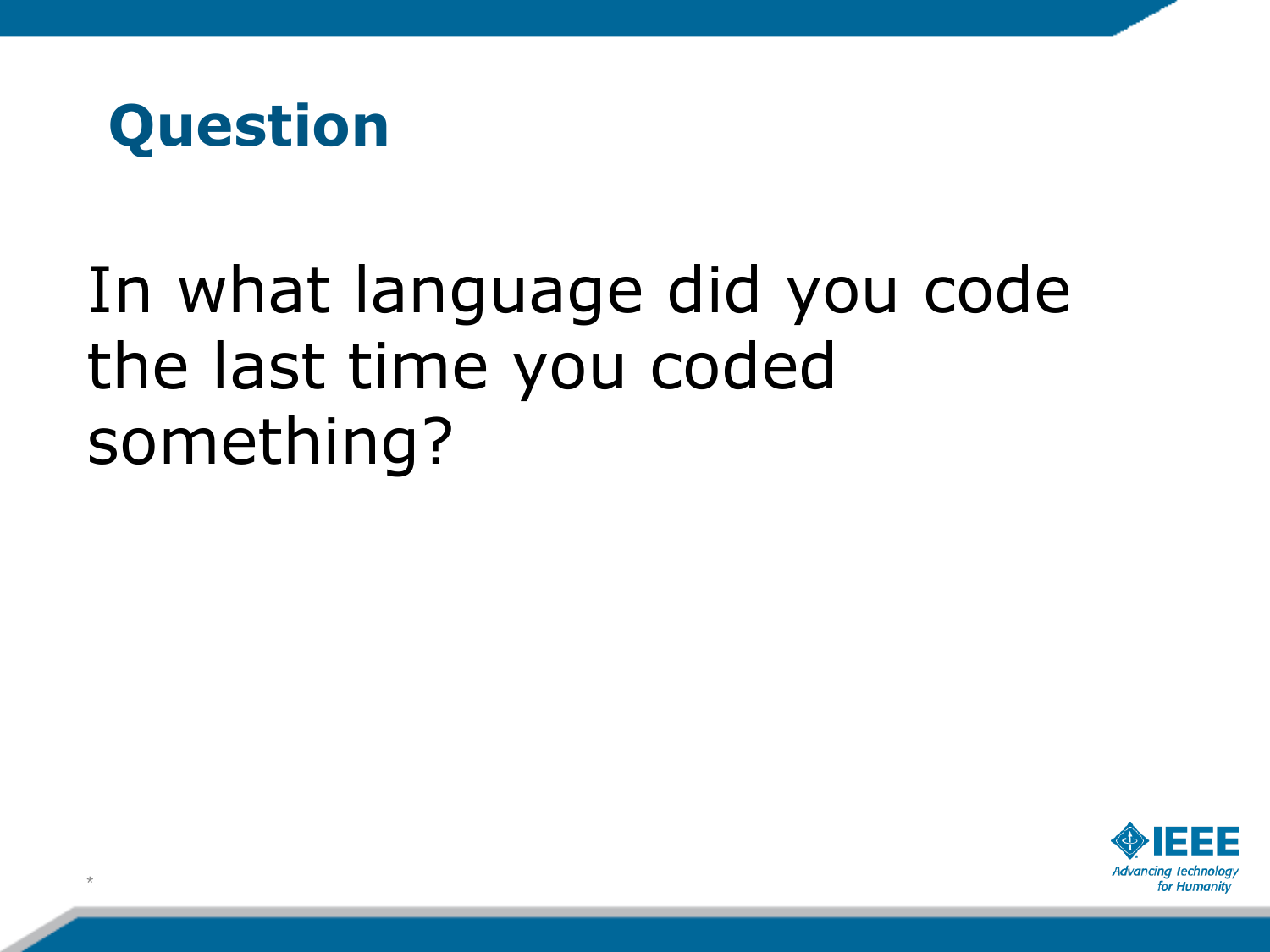

### How old were you when you found out you'd be an engineer?